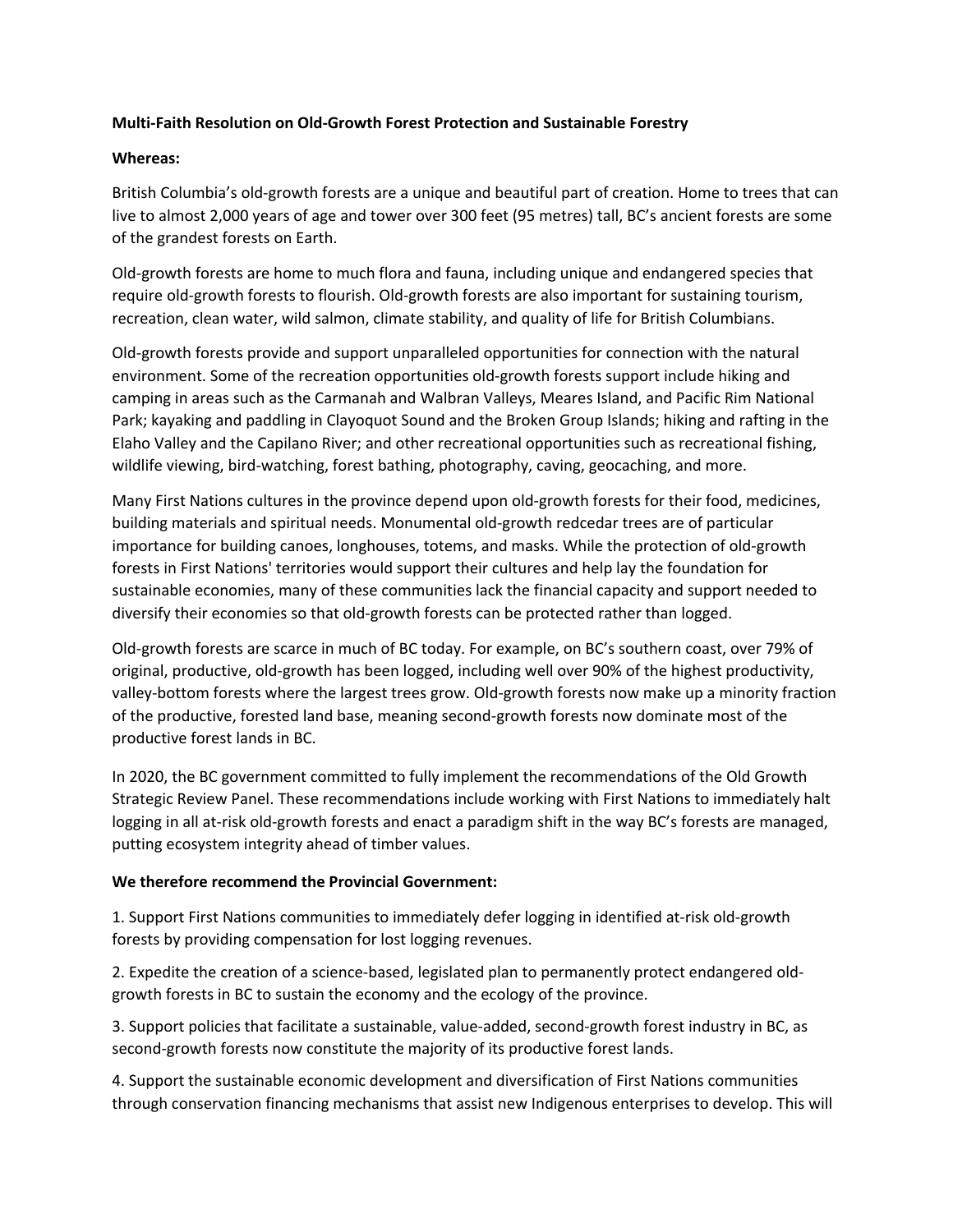allow these communities to grow and diversify economically in sectors such as cultural and eco-tourism, clean energy, sustainable seafood, and value-added, second-growth forestry while permanently protecting old-growth forests in their territories.